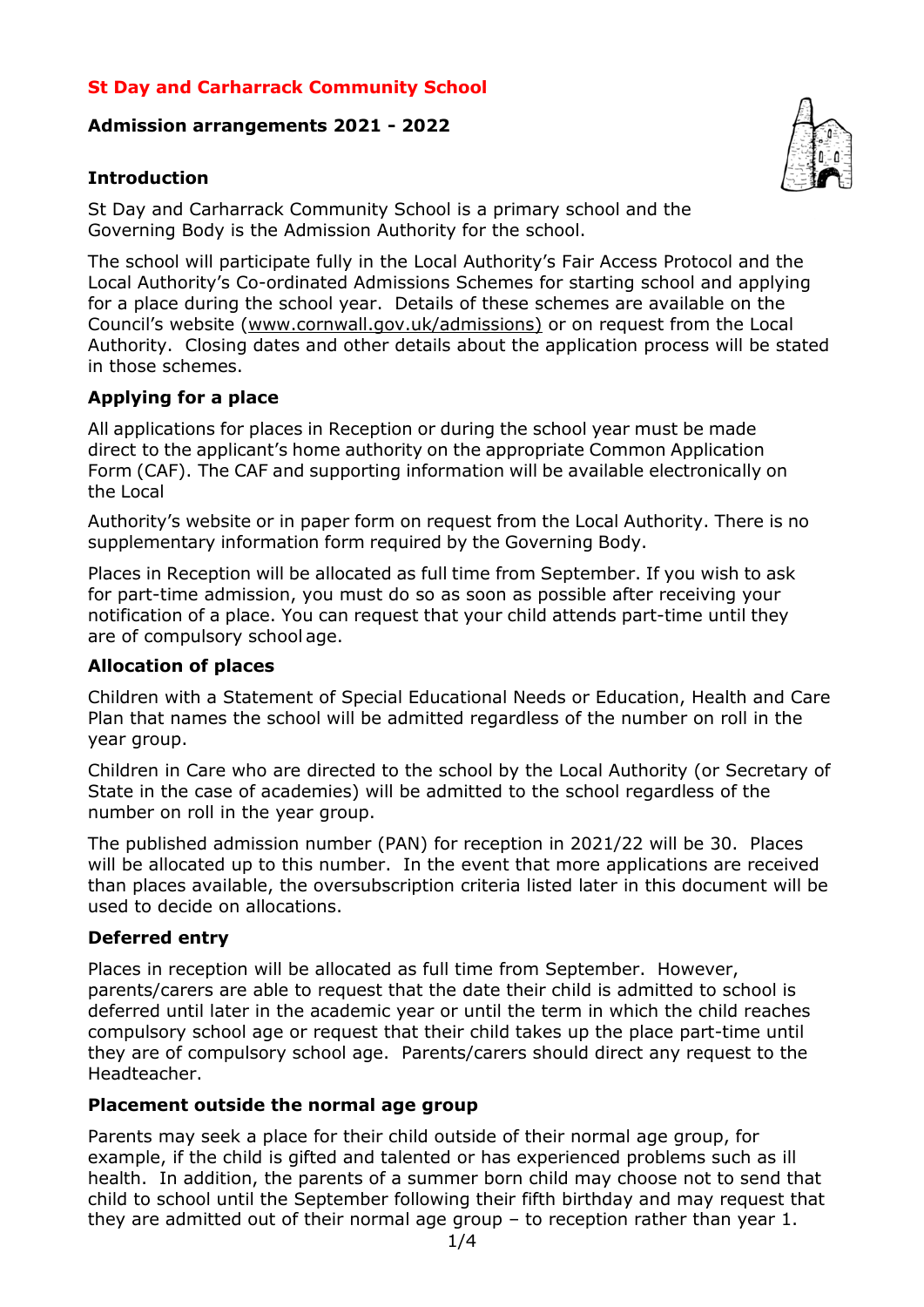Parents should contact the Headteacher in the first instance and the admission authority will make decisions on the basis of the circumstances of each case and in the best interests of the child concerned.

# **Appeals**

Applicants refused a place at the school have the right of appeal. Appeals are heard by an independent appeals panel arranged by the Local Authority on behalf of the Governing Body. Applicants can only appeal again for a place in the same school within the same academic year if the admission authority for that school has accepted a further application because there has been a significant and material change in the circumstances of the parent or carer, child or school (e.g. a change of address into a school's designated area), but has determined that the new application must also be refused.

# **Waiting lists**

If the school is oversubscribed, a waiting list will be held from when allocations have been made and parents/carers can request that their child is added to this list. A pupil's position on the list will be determined by the criteria set out below. Children's places on a waiting list are subject to change according to additional information received about applications or children being added to the list. No priority is given to the length of time that a child has been on the list.

# **Oversubscription Criteria primary**

In the event of there being more than **30** applications for places in reception for the 2021-22 academic year or more applications than places for any year group during the school year, the following oversubscription criteria will be used to prioritise applications, after the admission of children whose Statement of Special Educational Needs or Education, Health and Care Plan names the school:

- 1. Children in care and children who were previously in care but immediately after being in care became subject to an Adoption, Child Arrangement, or Special Guardianship Order.
- 2. Children who live within the designated area of the school, as defined by the Local Authority, or whose parents/carers can provide evidence that they will be living in the designated area of the school by the beginning of the autumn term of the 2021 school year.

*If there are more designated area children wanting places at a school than there are places available, the following criteria 3 to 5 will be used to decide which of these children should have priority for admission. If there are still places available after all the designated area children have been allocated places, criteria 3 to 5 will be used to decide which of the remaining children should have priority for any spare places.*

- 3. Children with an unequivocal professional recommendation from a doctor, school medical officer, educational psychologist or education welfare officer that nonplacement at the school would not be in the best interest of the child. Such recommendations must be made in writing and must give full supporting reasons and will be reviewed by the LA.
- 4. Children with siblings who will still be attending the school at the time of their admission.
- 5. All other children.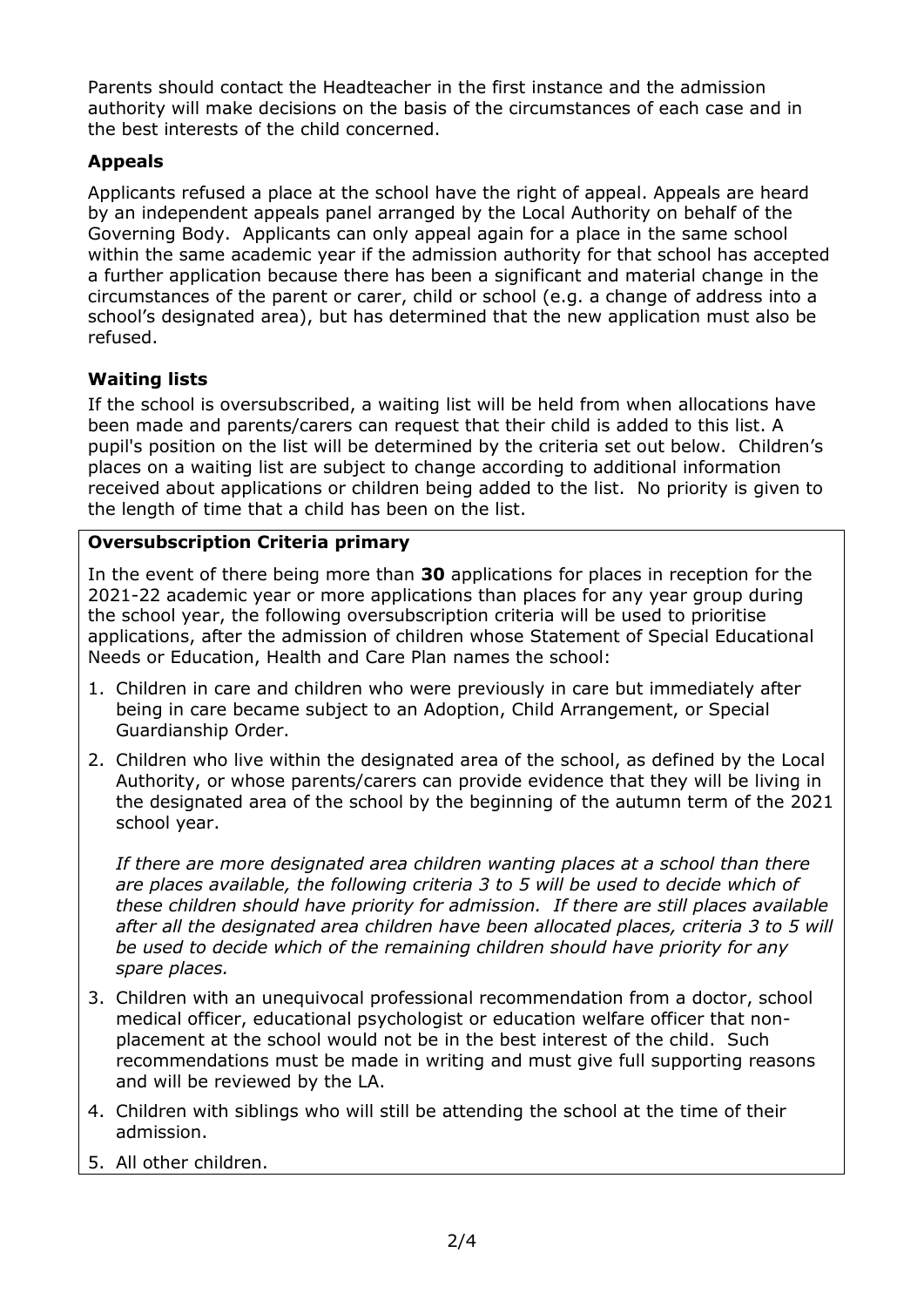## **Notes and definitions**

## **Children in care**

A 'child in care' may also referred to as a 'looked after child' and is a child who is (a) in the care of a local authority, (b) being provided with accommodation by a local authority in the exercise of their social services functions (see the definition in Section 22(1) of the Children Act 1989).

A 'child arrangement order' is an order settling the arrangements to be made as to the person with whom the child is to live under Section 8 of the Children Act 1989. Section 14A of the Children Act 1989 defines a 'special guardianship order' as an order appointing one or more individuals to be a child's special guardian (or special guardians).

## **Designated areas**

Cornwall Council has divided the County into geographical areas. Each of these areas is served by a specific primary school, or in some cases, groups of schools. These areas are called 'designated areas' (you may also have heard these areas referred to as 'catchment' areas). Not all schools prioritise on the basis of designated area or use the Local Authority's defined area, however, entitlement to home to school transport will still be based on these areas. Your designated school will not always be the one nearest to your home address. Maps are available for all designated areas online at: www.cornwall.gov.uk/admissions or by calling the School Admissions Team on 0300 1234 101 or emailing: schooladmissions@cornwall.gov.uk.

If you are planning to move into the designated area of St Day and Carharrack Community School, your application for a place for your child will not be given the priority accorded to designated area pupils without firm evidence of your new address and moving date, such as a copy of a signed and dated tenancy agreement or confirmation that contracts have been exchanged.

## **Professional recommendation for admission**

If you think your child meets this criterion, as described in the Oversubscription Criteria, you must send the relevant written evidence to the Local Authority.

## **Siblings**

'Siblings' means brothers or sisters. They are defined as children with at least one natural or adoptive parent in common, living at the same or a different address. Children living permanently in the same household at the same address would also be counted as siblings, regardless of their actual relationship to each other. To qualify as a sibling a child must be on the roll of the school in question at the date of application, allocation and admission.

## **Tie-breakers**

If any of the criteria outlined above leave more children with an equal claim than places available, priority will be given to the child who lives nearer to the preferred school.

## **Final tie-breaker**

Should the tie-breakers above still leave children with an equal claim because distances are exactly the same, random allocation will be used to decide on priority. The school will use the Local Authority's Random Allocation Protocol which is available on request.

## **Distances**

Home to school distances used for tie-breaking will be measured by a straight-line measurement as determined by CAPITA One and supported by Cornwall Council's